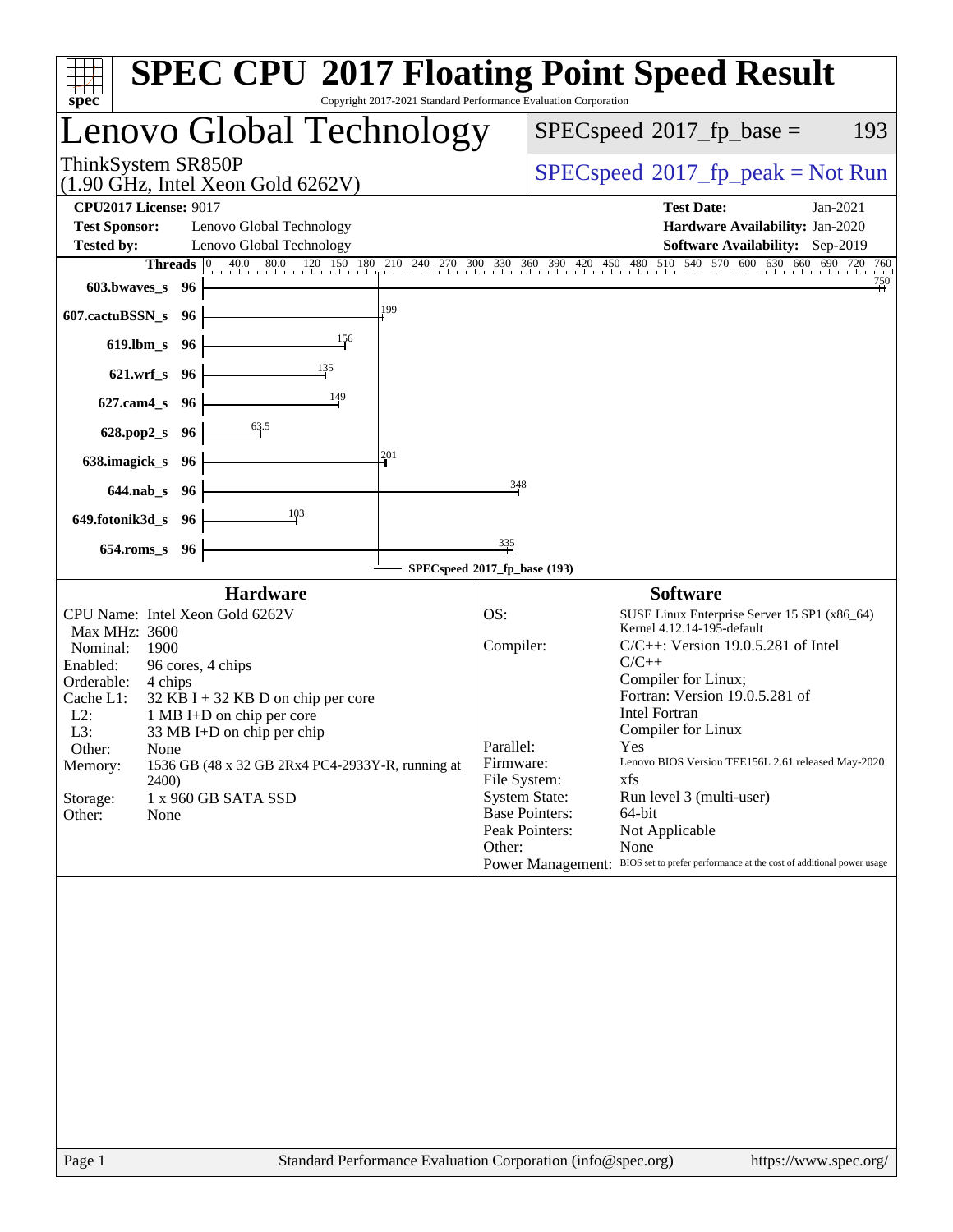

#### **[SPEC CPU](http://www.spec.org/auto/cpu2017/Docs/result-fields.html#SPECCPU2017FloatingPointSpeedResult)[2017 Floating Point Speed Result](http://www.spec.org/auto/cpu2017/Docs/result-fields.html#SPECCPU2017FloatingPointSpeedResult)** Copyright 2017-2021 Standard Performance Evaluation Corporation

## Lenovo Global Technology

 $SPECspeed^{\circledcirc}2017_fp\_base = 193$  $SPECspeed^{\circledcirc}2017_fp\_base = 193$ 

#### (1.90 GHz, Intel Xeon Gold 6262V) ThinkSystem SR850P<br>(1.00 GHz, Intel Year Gold 6262V) [SPECspeed](http://www.spec.org/auto/cpu2017/Docs/result-fields.html#SPECspeed2017fppeak)®[2017\\_fp\\_peak = N](http://www.spec.org/auto/cpu2017/Docs/result-fields.html#SPECspeed2017fppeak)ot Run

**[Test Sponsor:](http://www.spec.org/auto/cpu2017/Docs/result-fields.html#TestSponsor)** Lenovo Global Technology **[Hardware Availability:](http://www.spec.org/auto/cpu2017/Docs/result-fields.html#HardwareAvailability)** Jan-2020 **[Tested by:](http://www.spec.org/auto/cpu2017/Docs/result-fields.html#Testedby)** Lenovo Global Technology **[Software Availability:](http://www.spec.org/auto/cpu2017/Docs/result-fields.html#SoftwareAvailability)** Sep-2019

**[CPU2017 License:](http://www.spec.org/auto/cpu2017/Docs/result-fields.html#CPU2017License)** 9017 **[Test Date:](http://www.spec.org/auto/cpu2017/Docs/result-fields.html#TestDate)** Jan-2021

### **[Results Table](http://www.spec.org/auto/cpu2017/Docs/result-fields.html#ResultsTable)**

|                             | <b>Base</b>    |                |                |                |       | <b>Peak</b>    |            |                |                |              |                |              |                |              |
|-----------------------------|----------------|----------------|----------------|----------------|-------|----------------|------------|----------------|----------------|--------------|----------------|--------------|----------------|--------------|
| <b>Benchmark</b>            | <b>Threads</b> | <b>Seconds</b> | Ratio          | <b>Seconds</b> | Ratio | <b>Seconds</b> | Ratio      | <b>Threads</b> | <b>Seconds</b> | <b>Ratio</b> | <b>Seconds</b> | <b>Ratio</b> | <b>Seconds</b> | <b>Ratio</b> |
| 603.bwayes s                | 96             | 79.1           | 746            | 78.4           | 752   | 78.6           | 750        |                |                |              |                |              |                |              |
| 607.cactuBSSN s             | 96             | 84.4           | 198            | 83.8           | 199   | 83.8           | <u>199</u> |                |                |              |                |              |                |              |
| $619.$ lbm_s                | 96             | 33.5           | 156            | 33.5           | 156   | 33.5           | 156        |                |                |              |                |              |                |              |
| $621.wrf$ s                 | 96             | 98.1           | 135            | 98.1           | 135   | 98.0           | 135        |                |                |              |                |              |                |              |
| $627$ .cam $4$ <sub>s</sub> | 96             | 59.7           | 149            | 59.8           | 148   | 59.3           | 149        |                |                |              |                |              |                |              |
| $628.pop2_s$                | 96             | 189            | 62.9           | 187            | 63.5  | 186            | 63.8       |                |                |              |                |              |                |              |
| 638.imagick_s               | 96             | 71.8           | 201            | 71.5           | 202   | 72.2           | 200        |                |                |              |                |              |                |              |
| $644$ .nab s                | 96             | 50.2           | 348            | 50.3           | 347   | 50.3           | 348        |                |                |              |                |              |                |              |
| 649.fotonik3d_s             | 96             | 88.5           | 103            | 88.7           | 103   | 88.6           | <b>103</b> |                |                |              |                |              |                |              |
| $654$ .roms s               | 96             | 46.2           | 341            | 47.5           | 332   | 47.0           | 335        |                |                |              |                |              |                |              |
| $SPECspeed*2017_fp\_base =$ |                |                | 193            |                |       |                |            |                |                |              |                |              |                |              |
| $SPECspeed*2017_fp\_peak =$ |                |                | <b>Not Run</b> |                |       |                |            |                |                |              |                |              |                |              |

Results appear in the [order in which they were run.](http://www.spec.org/auto/cpu2017/Docs/result-fields.html#RunOrder) Bold underlined text [indicates a median measurement](http://www.spec.org/auto/cpu2017/Docs/result-fields.html#Median).

#### **[Operating System Notes](http://www.spec.org/auto/cpu2017/Docs/result-fields.html#OperatingSystemNotes)**

Stack size set to unlimited using "ulimit -s unlimited"

#### **[Environment Variables Notes](http://www.spec.org/auto/cpu2017/Docs/result-fields.html#EnvironmentVariablesNotes)**

Environment variables set by runcpu before the start of the run: KMP\_AFFINITY = "granularity=fine,compact" LD\_LIBRARY\_PATH = "/home/cpu2017-1.1.0-ic19.0u5-2/lib/intel64" OMP\_STACKSIZE = "192M"

#### **[General Notes](http://www.spec.org/auto/cpu2017/Docs/result-fields.html#GeneralNotes)**

 Binaries compiled on a system with 1x Intel Core i9-9900K CPU + 64GB RAM memory using Redhat Enterprise Linux 8.0 Transparent Huge Pages enabled by default Prior to runcpu invocation Filesystem page cache synced and cleared with: sync; echo 3> /proc/sys/vm/drop\_caches NA: The test sponsor attests, as of date of publication, that CVE-2017-5754 (Meltdown) is mitigated in the system as tested and documented. Yes: The test sponsor attests, as of date of publication, that CVE-2017-5753 (Spectre variant 1) is mitigated in the system as tested and documented. Yes: The test sponsor attests, as of date of publication, that CVE-2017-5715 (Spectre variant 2) is mitigated in the system as tested and documented.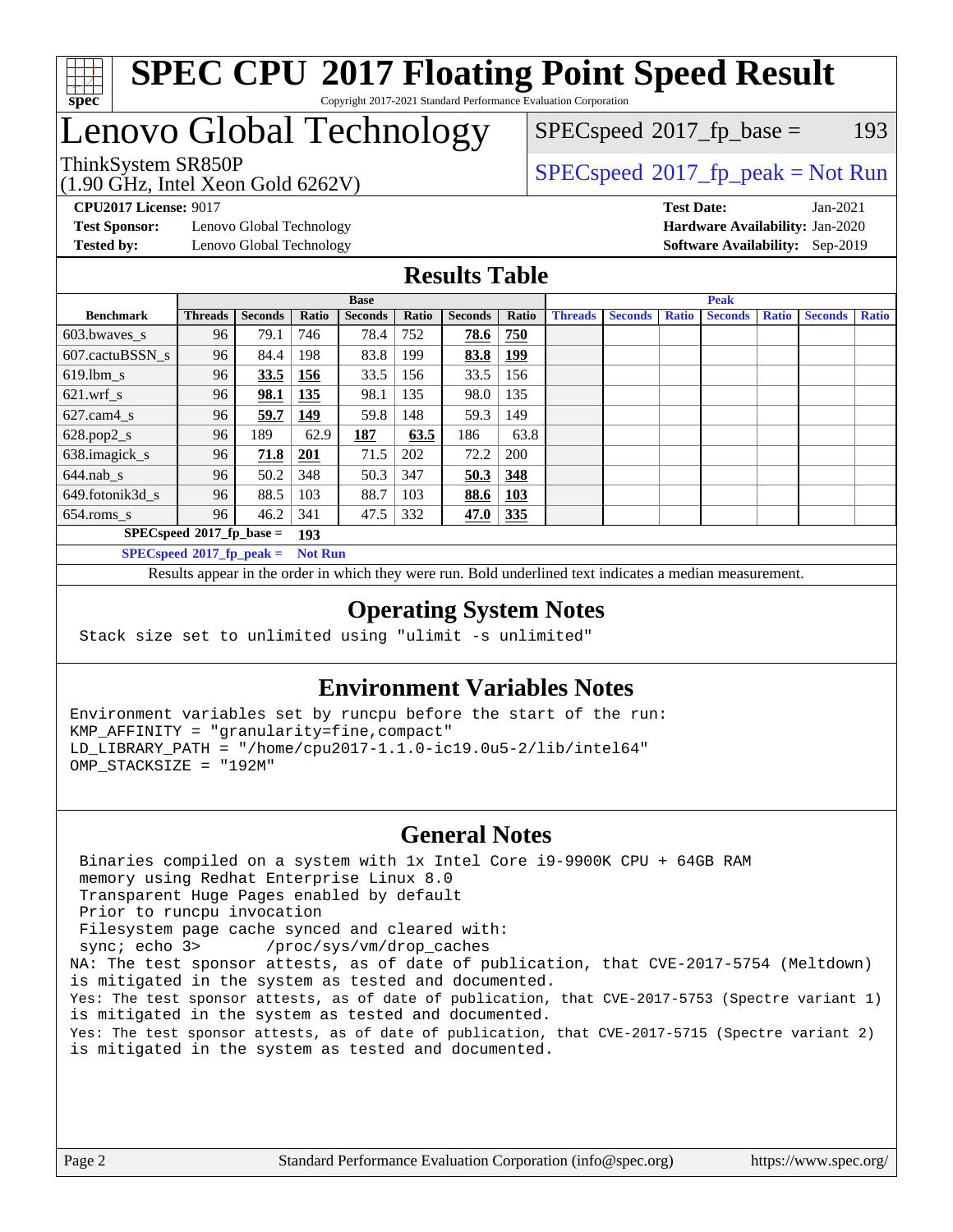| Copyright 2017-2021 Standard Performance Evaluation Corporation<br>spec              |                                                                                                                                                                           |                                                                                                                                                                        |  |  |  |
|--------------------------------------------------------------------------------------|---------------------------------------------------------------------------------------------------------------------------------------------------------------------------|------------------------------------------------------------------------------------------------------------------------------------------------------------------------|--|--|--|
|                                                                                      | Lenovo Global Technology                                                                                                                                                  | $SPEC speed^{\circ}2017$ _fp_base =<br>193                                                                                                                             |  |  |  |
| ThinkSystem SR850P<br>$(1.90 \text{ GHz}, \text{Intel Xeon Gold } 6262 \text{V})$    |                                                                                                                                                                           | $SPEC speed^{\circ}2017\_fp\_peak = Not Run$                                                                                                                           |  |  |  |
| <b>CPU2017 License: 9017</b>                                                         |                                                                                                                                                                           | <b>Test Date:</b><br>$Jan-2021$                                                                                                                                        |  |  |  |
| <b>Test Sponsor:</b>                                                                 | Lenovo Global Technology                                                                                                                                                  | Hardware Availability: Jan-2020                                                                                                                                        |  |  |  |
| <b>Tested by:</b>                                                                    | Lenovo Global Technology                                                                                                                                                  | Software Availability: Sep-2019                                                                                                                                        |  |  |  |
|                                                                                      |                                                                                                                                                                           | <b>Platform Notes</b>                                                                                                                                                  |  |  |  |
| BIOS configuration:<br>MONITOR/MWAIT set to Enable<br>Hyper-Threading set to Disable |                                                                                                                                                                           | Choose Operating Mode set to Maximum Performance and then set it to Custom Mode                                                                                        |  |  |  |
|                                                                                      |                                                                                                                                                                           |                                                                                                                                                                        |  |  |  |
|                                                                                      | Sysinfo program /home/cpu2017-1.1.0-ic19.0u5-2/bin/sysinfo<br>Rev: r6365 of 2019-08-21 295195f888a3d7edble6e46a485a0011<br>running on linux-z1c1 Mon Jan 11 20:40:59 2021 |                                                                                                                                                                        |  |  |  |
|                                                                                      | SUT (System Under Test) info as seen by some common utilities.                                                                                                            |                                                                                                                                                                        |  |  |  |
|                                                                                      | For more information on this section, see                                                                                                                                 |                                                                                                                                                                        |  |  |  |
|                                                                                      | https://www.spec.org/cpu2017/Docs/config.html#sysinfo                                                                                                                     |                                                                                                                                                                        |  |  |  |
| From /proc/cpuinfo                                                                   |                                                                                                                                                                           |                                                                                                                                                                        |  |  |  |
|                                                                                      | model name: $Intel(R)$ Xeon $(R)$ Gold 6262V CPU @ 1.90GHz                                                                                                                |                                                                                                                                                                        |  |  |  |
| 4                                                                                    | "physical id"s (chips)                                                                                                                                                    |                                                                                                                                                                        |  |  |  |
| 96 "processors"                                                                      |                                                                                                                                                                           | cores, siblings (Caution: counting these is hw and system dependent. The following                                                                                     |  |  |  |
|                                                                                      |                                                                                                                                                                           | excerpts from /proc/cpuinfo might not be reliable. Use with caution.)                                                                                                  |  |  |  |
| cpu cores : 24                                                                       |                                                                                                                                                                           |                                                                                                                                                                        |  |  |  |
| siblings : 24                                                                        |                                                                                                                                                                           |                                                                                                                                                                        |  |  |  |
|                                                                                      |                                                                                                                                                                           | physical 0: cores 0 1 2 3 4 5 8 9 10 11 12 13 16 17 18 19 20 21 24 25 26 27 28 29                                                                                      |  |  |  |
|                                                                                      |                                                                                                                                                                           | physical 1: cores 0 1 2 3 4 5 8 9 10 11 12 13 16 17 18 19 20 21 24 25 26 27 28 29                                                                                      |  |  |  |
|                                                                                      |                                                                                                                                                                           | physical 2: cores 0 1 2 3 4 5 8 9 10 11 12 13 16 17 18 19 20 21 24 25 26 27 28 29<br>physical 3: cores 0 1 2 3 4 5 8 9 10 11 12 13 16 17 18 19 20 21 24 25 26 27 28 29 |  |  |  |
|                                                                                      |                                                                                                                                                                           |                                                                                                                                                                        |  |  |  |
| From 1scpu:                                                                          |                                                                                                                                                                           |                                                                                                                                                                        |  |  |  |
| Architecture:                                                                        | x86_64                                                                                                                                                                    |                                                                                                                                                                        |  |  |  |
| $CPU$ op-mode( $s$ ):                                                                | $32$ -bit, $64$ -bit                                                                                                                                                      |                                                                                                                                                                        |  |  |  |
| Byte Order:<br>Address sizes:                                                        | Little Endian                                                                                                                                                             | 46 bits physical, 48 bits virtual                                                                                                                                      |  |  |  |
| CPU(s):                                                                              | 96                                                                                                                                                                        |                                                                                                                                                                        |  |  |  |
|                                                                                      | On-line CPU(s) list: $0-95$                                                                                                                                               |                                                                                                                                                                        |  |  |  |
| Thread( $s$ ) per core:                                                              | $\mathbf{1}$                                                                                                                                                              |                                                                                                                                                                        |  |  |  |
| $Core(s)$ per socket:                                                                | 24                                                                                                                                                                        |                                                                                                                                                                        |  |  |  |
| Socket(s):                                                                           | 4                                                                                                                                                                         |                                                                                                                                                                        |  |  |  |
| NUMA $node(s):$<br>Vendor ID:                                                        | 4<br>GenuineIntel                                                                                                                                                         |                                                                                                                                                                        |  |  |  |
| CPU family:                                                                          | 6                                                                                                                                                                         |                                                                                                                                                                        |  |  |  |
| Model:                                                                               | 85                                                                                                                                                                        |                                                                                                                                                                        |  |  |  |
| Model name:                                                                          |                                                                                                                                                                           | $Intel(R) Xeon(R) Gold 6262V CPU @ 1.90GHz$                                                                                                                            |  |  |  |
| Stepping:                                                                            | 7                                                                                                                                                                         |                                                                                                                                                                        |  |  |  |
| CPU MHz:                                                                             | 1900.000                                                                                                                                                                  |                                                                                                                                                                        |  |  |  |
| $CPU$ max $MHz$ :<br>CPU min MHz:                                                    | 3600.0000<br>800.0000                                                                                                                                                     |                                                                                                                                                                        |  |  |  |
| BogoMIPS:                                                                            | 3800.00                                                                                                                                                                   |                                                                                                                                                                        |  |  |  |
| Virtualization:                                                                      | $VT - x$                                                                                                                                                                  |                                                                                                                                                                        |  |  |  |
|                                                                                      |                                                                                                                                                                           |                                                                                                                                                                        |  |  |  |
|                                                                                      |                                                                                                                                                                           |                                                                                                                                                                        |  |  |  |
| Page 3                                                                               |                                                                                                                                                                           | (Continued on next page)<br>Standard Performance Evaluation Corporation (info@spec.org)<br>https://www.spec.org/                                                       |  |  |  |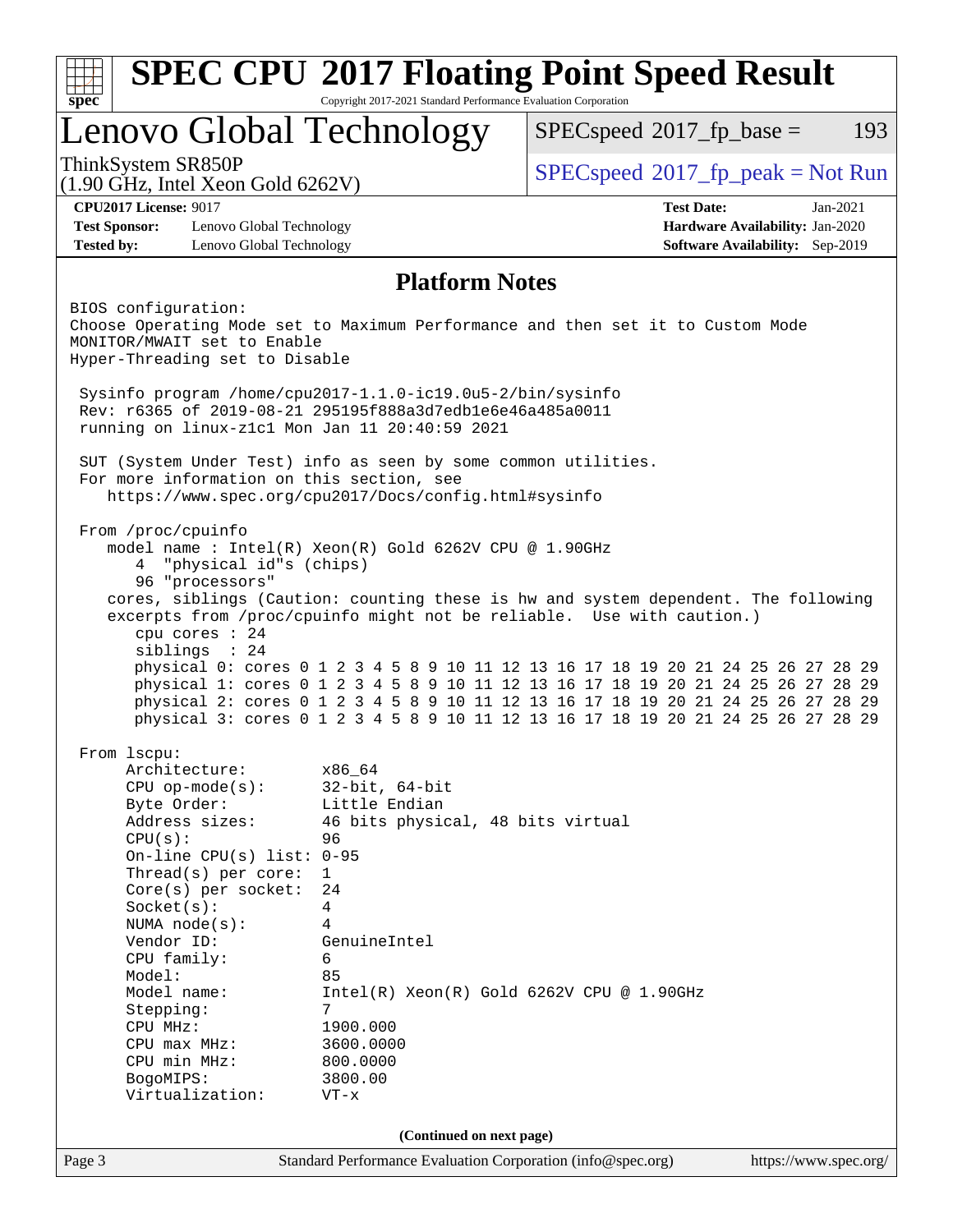

# **[SPEC CPU](http://www.spec.org/auto/cpu2017/Docs/result-fields.html#SPECCPU2017FloatingPointSpeedResult)[2017 Floating Point Speed Result](http://www.spec.org/auto/cpu2017/Docs/result-fields.html#SPECCPU2017FloatingPointSpeedResult)**

Copyright 2017-2021 Standard Performance Evaluation Corporation

Lenovo Global Technology

 $SPEC speed^{\circ}2017$  fp base = 193

ThinkSystem SR850P<br>  $(1.00 \text{ GHz. Intel Yes} \text{ }^{36} \text{ }^{36} \text{ }^{36} \text{ }^{37} \text{ }^{38} \text{)}$  [SPECspeed](http://www.spec.org/auto/cpu2017/Docs/result-fields.html#SPECspeed2017fppeak)®[2017\\_fp\\_peak = N](http://www.spec.org/auto/cpu2017/Docs/result-fields.html#SPECspeed2017fppeak)ot Run

**[Test Sponsor:](http://www.spec.org/auto/cpu2017/Docs/result-fields.html#TestSponsor)** Lenovo Global Technology **[Hardware Availability:](http://www.spec.org/auto/cpu2017/Docs/result-fields.html#HardwareAvailability)** Jan-2020 **[Tested by:](http://www.spec.org/auto/cpu2017/Docs/result-fields.html#Testedby)** Lenovo Global Technology **[Software Availability:](http://www.spec.org/auto/cpu2017/Docs/result-fields.html#SoftwareAvailability)** Sep-2019

(1.90 GHz, Intel Xeon Gold 6262V)

**[CPU2017 License:](http://www.spec.org/auto/cpu2017/Docs/result-fields.html#CPU2017License)** 9017 **[Test Date:](http://www.spec.org/auto/cpu2017/Docs/result-fields.html#TestDate)** Jan-2021

#### **[Platform Notes \(Continued\)](http://www.spec.org/auto/cpu2017/Docs/result-fields.html#PlatformNotes)**

| L1d cache:  |                         | 32K       |
|-------------|-------------------------|-----------|
| Lli cache:  |                         | 32K       |
| $L2$ cache: |                         | 1024K     |
| $L3$ cache: |                         | 33792K    |
|             | NUMA node0 CPU(s):      | $0 - 23$  |
|             | NUMA nodel CPU(s):      | $24 - 47$ |
|             | NUMA $node2$ $CPU(s)$ : | $48 - 71$ |
|             | NUMA $node3$ $CPU(s)$ : | $72 - 95$ |
|             |                         |           |

Flags: fpu vme de pse tsc msr pae mce cx8 apic sep mtrr pge mca cmov pat pse36 clflush dts acpi mmx fxsr sse sse2 ss ht tm pbe syscall nx pdpe1gb rdtscp lm constant\_tsc art arch\_perfmon pebs bts rep\_good nopl xtopology nonstop\_tsc cpuid aperfmperf pni pclmulqdq dtes64 monitor ds\_cpl vmx smx est tm2 ssse3 sdbg fma cx16 xtpr pdcm pcid dca sse4\_1 sse4\_2 x2apic movbe popcnt tsc\_deadline\_timer aes xsave avx f16c rdrand lahf\_lm abm 3dnowprefetch cpuid\_fault epb cat\_l3 cdp\_l3 invpcid\_single intel\_ppin ssbd mba ibrs ibpb stibp ibrs\_enhanced tpr\_shadow vnmi flexpriority ept vpid fsgsbase tsc\_adjust bmi1 hle avx2 smep bmi2 erms invpcid rtm cqm mpx rdt\_a avx512f avx512dq rdseed adx smap clflushopt clwb intel\_pt avx512cd avx512bw avx512vl xsaveopt xsavec xgetbv1 xsaves cqm\_llc cqm\_occup\_llc cqm\_mbm\_total cqm\_mbm\_local dtherm ida arat pln pts pku ospke avx512\_vnni md\_clear flush\_l1d arch\_capabilities

 /proc/cpuinfo cache data cache size : 33792 KB

 From numactl --hardware WARNING: a numactl 'node' might or might not correspond to a physical chip. available: 4 nodes (0-3) node 0 cpus: 0 1 2 3 4 5 6 7 8 9 10 11 12 13 14 15 16 17 18 19 20 21 22 23 node 0 size: 386683 MB node 0 free: 386282 MB node 1 cpus: 24 25 26 27 28 29 30 31 32 33 34 35 36 37 38 39 40 41 42 43 44 45 46 47 node 1 size: 387067 MB node 1 free: 386540 MB node 2 cpus: 48 49 50 51 52 53 54 55 56 57 58 59 60 61 62 63 64 65 66 67 68 69 70 71 node 2 size: 387067 MB node 2 free: 386828 MB node 3 cpus: 72 73 74 75 76 77 78 79 80 81 82 83 84 85 86 87 88 89 90 91 92 93 94 95 node 3 size: 387036 MB node 3 free: 386582 MB node distances: node 0 1 2 3 0: 10 21 21 21 1: 21 10 21 21 2: 21 21 10 21 3: 21 21 21 10 From /proc/meminfo **(Continued on next page)**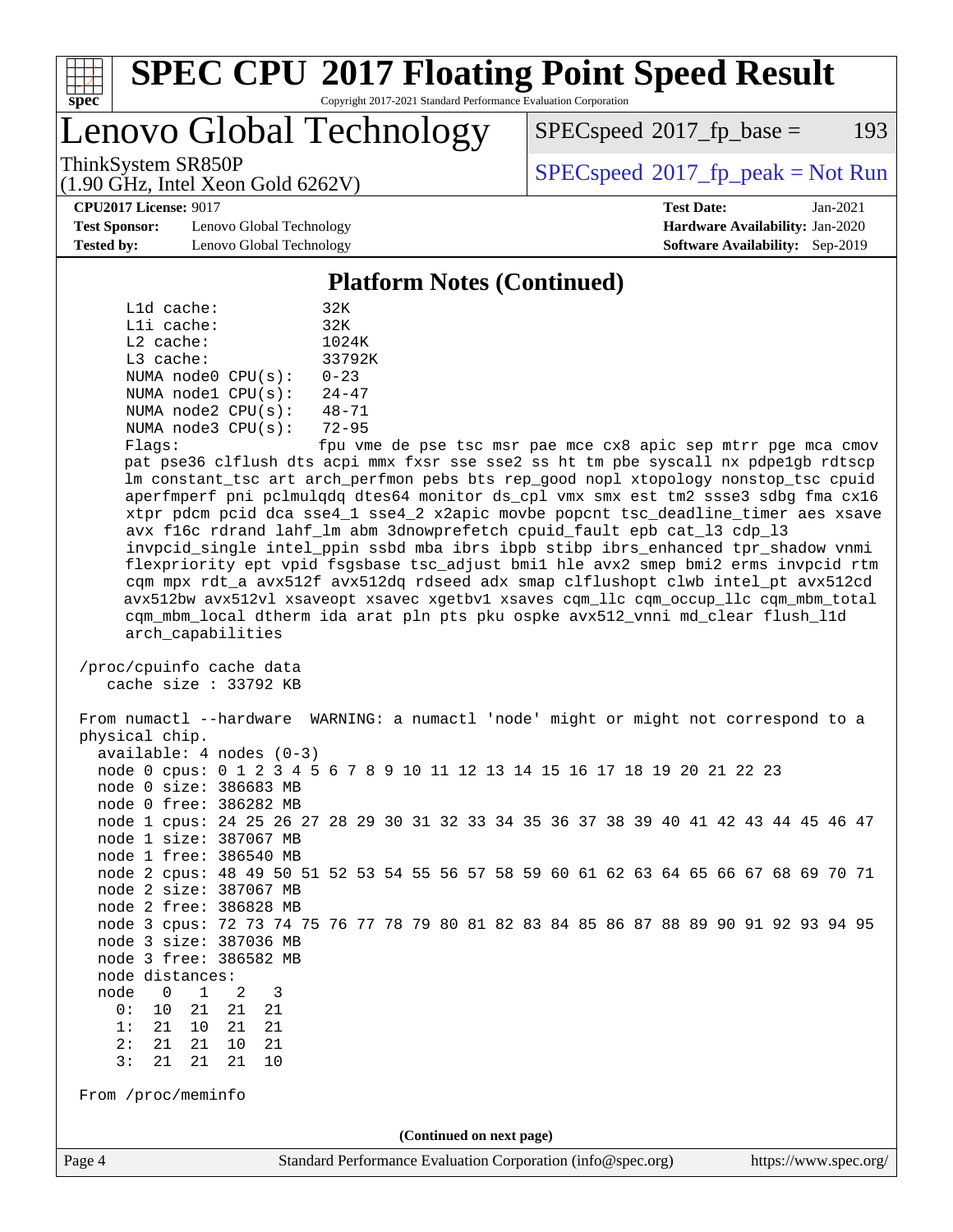| <b>SPEC CPU®2017 Floating Point Speed Result</b><br>Copyright 2017-2021 Standard Performance Evaluation Corporation<br>$spec^*$                                                                                                                                                                                                                |                                                                                                                                                                   |  |  |  |  |  |  |
|------------------------------------------------------------------------------------------------------------------------------------------------------------------------------------------------------------------------------------------------------------------------------------------------------------------------------------------------|-------------------------------------------------------------------------------------------------------------------------------------------------------------------|--|--|--|--|--|--|
| Lenovo Global Technology                                                                                                                                                                                                                                                                                                                       | 193<br>$SPEC speed^{\circ}2017$ fp base =                                                                                                                         |  |  |  |  |  |  |
| ThinkSystem SR850P<br>$(1.90 \text{ GHz}, \text{Intel Xeon Gold } 6262 \text{V})$                                                                                                                                                                                                                                                              | $SPEC speed$ <sup>®</sup> 2017_fp_peak = Not Run                                                                                                                  |  |  |  |  |  |  |
| <b>CPU2017 License: 9017</b><br><b>Test Sponsor:</b><br>Lenovo Global Technology<br><b>Tested by:</b><br>Lenovo Global Technology                                                                                                                                                                                                              | <b>Test Date:</b><br>$Jan-2021$<br>Hardware Availability: Jan-2020<br>Software Availability: Sep-2019                                                             |  |  |  |  |  |  |
| <b>Platform Notes (Continued)</b>                                                                                                                                                                                                                                                                                                              |                                                                                                                                                                   |  |  |  |  |  |  |
| MemTotal:<br>1585002784 kB<br>HugePages_Total:<br>0<br>Hugepagesize:<br>2048 kB<br>From /etc/*release* /etc/*version*                                                                                                                                                                                                                          |                                                                                                                                                                   |  |  |  |  |  |  |
| os-release:<br>NAME="SLES"<br>VERSION="15-SP1"<br>VERSION_ID="15.1"<br>PRETTY_NAME="SUSE Linux Enterprise Server 15 SP1"<br>ID="sles"<br>ID LIKE="suse"<br>$ANSI\_COLOR = "0:32"$<br>CPE_NAME="cpe:/o:suse:sles:15:sp1"                                                                                                                        |                                                                                                                                                                   |  |  |  |  |  |  |
| uname $-a$ :<br>Linux linux-z1c1 4.12.14-195-default #1 SMP Tue May 7 10:55:11 UTC 2019 (8fba516)<br>x86_64 x86_64 x86_64 GNU/Linux<br>Kernel self-reported vulnerability status:                                                                                                                                                              |                                                                                                                                                                   |  |  |  |  |  |  |
| $CVE-2018-3620$ (L1 Terminal Fault):<br>Microarchitectural Data Sampling:<br>CVE-2017-5754 (Meltdown):<br>CVE-2018-3639 (Speculative Store Bypass): Mitigation: Speculative Store Bypass disabled<br>$CVE-2017-5753$ (Spectre variant 1):<br>$CVE-2017-5715$ (Spectre variant 2):                                                              | Not affected<br>Not affected<br>Not affected<br>via prctl and seccomp<br>Mitigation: __user pointer sanitization<br>Mitigation: Enhanced IBRS, IBPB: conditional, |  |  |  |  |  |  |
|                                                                                                                                                                                                                                                                                                                                                | RSB filling                                                                                                                                                       |  |  |  |  |  |  |
| run-level 3 Jan 11 20:39<br>SPEC is set to: /home/cpu2017-1.1.0-ic19.0u5-2<br>Type Size Used Avail Use% Mounted on<br>Filesystem<br>/dev/sdb3<br>892G<br>30G 862G<br>xfs<br>$4\%$ /                                                                                                                                                            |                                                                                                                                                                   |  |  |  |  |  |  |
| From /sys/devices/virtual/dmi/id<br>Lenovo -[TEE156L-2.61]- 05/20/2020<br>BIOS:<br>Vendor: Lenovo<br>Product: ThinkSystem SR850P - [7D2HCTO1WW]-<br>Product Family: ThinkSystem<br>Serial: 1234567890                                                                                                                                          |                                                                                                                                                                   |  |  |  |  |  |  |
| Additional information from dmidecode follows. WARNING: Use caution when you interpret<br>this section. The 'dmidecode' program reads system data which is "intended to allow<br>hardware to be accurately determined", but the intent may not be met, as there are<br>frequent changes to hardware, firmware, and the "DMTF SMBIOS" standard. |                                                                                                                                                                   |  |  |  |  |  |  |
| (Continued on next page)                                                                                                                                                                                                                                                                                                                       |                                                                                                                                                                   |  |  |  |  |  |  |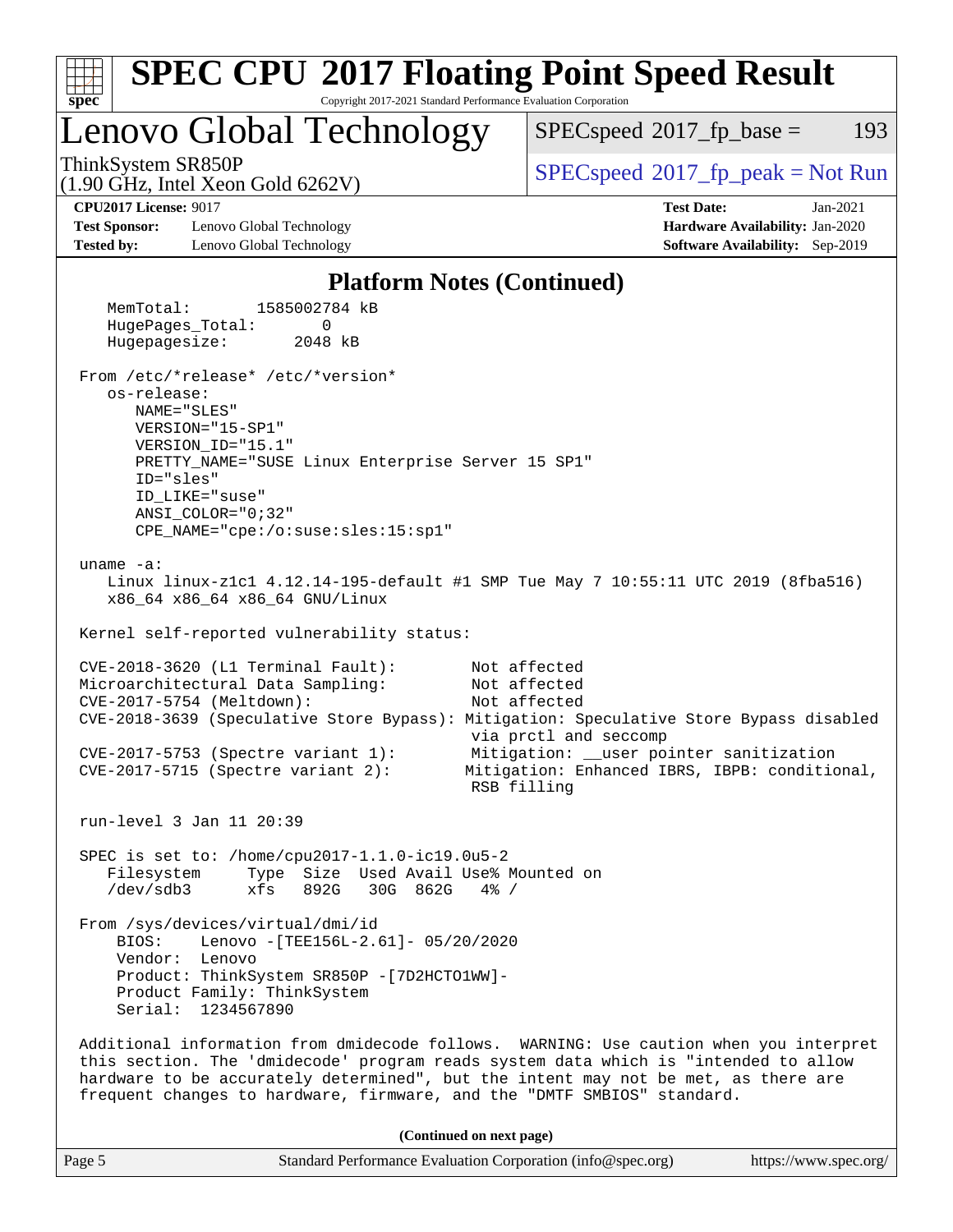#### **[spec](http://www.spec.org/) [SPEC CPU](http://www.spec.org/auto/cpu2017/Docs/result-fields.html#SPECCPU2017FloatingPointSpeedResult)[2017 Floating Point Speed Result](http://www.spec.org/auto/cpu2017/Docs/result-fields.html#SPECCPU2017FloatingPointSpeedResult)** Copyright 2017-2021 Standard Performance Evaluation Corporation Lenovo Global Technology  $SPECspeed^{\circ}2017\_fp\_base = 193$  $SPECspeed^{\circ}2017\_fp\_base = 193$

ThinkSystem SR850P<br>(1.00 CHz, Intel Year Gald 6262V) [SPECspeed](http://www.spec.org/auto/cpu2017/Docs/result-fields.html#SPECspeed2017fppeak)®[2017\\_fp\\_peak = N](http://www.spec.org/auto/cpu2017/Docs/result-fields.html#SPECspeed2017fppeak)ot Run

(1.90 GHz, Intel Xeon Gold 6262V)

**[Test Sponsor:](http://www.spec.org/auto/cpu2017/Docs/result-fields.html#TestSponsor)** Lenovo Global Technology **[Hardware Availability:](http://www.spec.org/auto/cpu2017/Docs/result-fields.html#HardwareAvailability)** Jan-2020 **[Tested by:](http://www.spec.org/auto/cpu2017/Docs/result-fields.html#Testedby)** Lenovo Global Technology **[Software Availability:](http://www.spec.org/auto/cpu2017/Docs/result-fields.html#SoftwareAvailability)** Sep-2019

**[CPU2017 License:](http://www.spec.org/auto/cpu2017/Docs/result-fields.html#CPU2017License)** 9017 **[Test Date:](http://www.spec.org/auto/cpu2017/Docs/result-fields.html#TestDate)** Jan-2021

### **[Platform Notes \(Continued\)](http://www.spec.org/auto/cpu2017/Docs/result-fields.html#PlatformNotes)**

 Memory: 48x Samsung M393A4K40CB2-CVF 32 GB 2 rank 2933

 (End of data from sysinfo program) Memory on this system run at 2400 MHz due to CPU limitation.

### **[Compiler Version Notes](http://www.spec.org/auto/cpu2017/Docs/result-fields.html#CompilerVersionNotes)**

============================================================================== C | 619.lbm\_s(base) 638.imagick\_s(base) 644.nab\_s(base) ------------------------------------------------------------------------------ Intel(R) C Intel(R) 64 Compiler for applications running on Intel(R) 64, Version 19.0.5.281 Build 20190815 Copyright (C) 1985-2019 Intel Corporation. All rights reserved. ------------------------------------------------------------------------------ ============================================================================== C++, C, Fortran | 607.cactuBSSN\_s(base) ------------------------------------------------------------------------------ Intel(R)  $C++$  Intel(R) 64 Compiler for applications running on Intel(R) 64, Version 19.0.5.281 Build 20190815 Copyright (C) 1985-2019 Intel Corporation. All rights reserved. Intel(R) C Intel(R) 64 Compiler for applications running on Intel(R)  $64$ , Version 19.0.5.281 Build 20190815 Copyright (C) 1985-2019 Intel Corporation. All rights reserved. Intel(R) Fortran Intel(R) 64 Compiler for applications running on Intel(R) 64, Version 19.0.5.281 Build 20190815 Copyright (C) 1985-2019 Intel Corporation. All rights reserved. ------------------------------------------------------------------------------ ============================================================================== Fortran | 603.bwaves\_s(base) 649.fotonik3d\_s(base) 654.roms\_s(base) ------------------------------------------------------------------------------ Intel(R) Fortran Intel(R) 64 Compiler for applications running on Intel(R) 64, Version 19.0.5.281 Build 20190815 Copyright (C) 1985-2019 Intel Corporation. All rights reserved. ------------------------------------------------------------------------------ ============================================================================== Fortran, C | 621.wrf\_s(base) 627.cam4\_s(base) 628.pop2\_s(base) ------------------------------------------------------------------------------ Intel(R) Fortran Intel(R) 64 Compiler for applications running on Intel(R) 64, Version 19.0.5.281 Build 20190815 Copyright (C) 1985-2019 Intel Corporation. All rights reserved. Intel(R) C Intel(R) 64 Compiler for applications running on Intel(R)  $64$ , Version 19.0.5.281 Build 20190815 **(Continued on next page)**

Page 6 Standard Performance Evaluation Corporation [\(info@spec.org\)](mailto:info@spec.org) <https://www.spec.org/>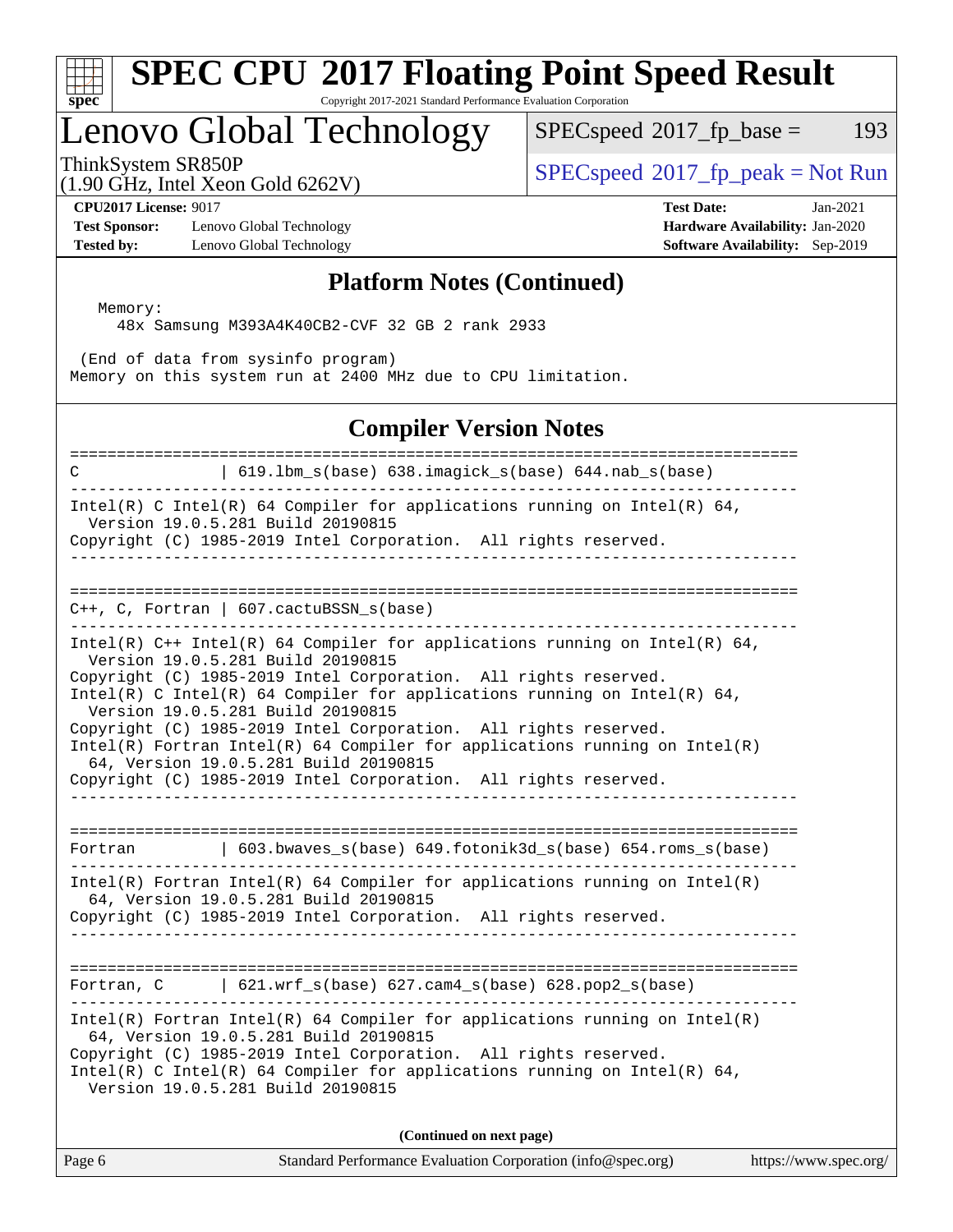

#### **[SPEC CPU](http://www.spec.org/auto/cpu2017/Docs/result-fields.html#SPECCPU2017FloatingPointSpeedResult)[2017 Floating Point Speed Result](http://www.spec.org/auto/cpu2017/Docs/result-fields.html#SPECCPU2017FloatingPointSpeedResult)** Copyright 2017-2021 Standard Performance Evaluation Corporation

## Lenovo Global Technology

 $SPEC speed^{\circ}2017\_fp\_base = 193$ 

(1.90 GHz, Intel Xeon Gold 6262V)

ThinkSystem SR850P<br>(1.00 CHz, Intel Year Cald 6262V) [SPECspeed](http://www.spec.org/auto/cpu2017/Docs/result-fields.html#SPECspeed2017fppeak)<sup>®</sup>[2017\\_fp\\_peak = N](http://www.spec.org/auto/cpu2017/Docs/result-fields.html#SPECspeed2017fppeak)ot Run

**[Test Sponsor:](http://www.spec.org/auto/cpu2017/Docs/result-fields.html#TestSponsor)** Lenovo Global Technology **[Hardware Availability:](http://www.spec.org/auto/cpu2017/Docs/result-fields.html#HardwareAvailability)** Jan-2020 **[Tested by:](http://www.spec.org/auto/cpu2017/Docs/result-fields.html#Testedby)** Lenovo Global Technology **[Software Availability:](http://www.spec.org/auto/cpu2017/Docs/result-fields.html#SoftwareAvailability)** Sep-2019

**[CPU2017 License:](http://www.spec.org/auto/cpu2017/Docs/result-fields.html#CPU2017License)** 9017 **[Test Date:](http://www.spec.org/auto/cpu2017/Docs/result-fields.html#TestDate)** Jan-2021

### **[Compiler Version Notes \(Continued\)](http://www.spec.org/auto/cpu2017/Docs/result-fields.html#CompilerVersionNotes)**

Copyright (C) 1985-2019 Intel Corporation. All rights reserved. ------------------------------------------------------------------------------

## **[Base Compiler Invocation](http://www.spec.org/auto/cpu2017/Docs/result-fields.html#BaseCompilerInvocation)**

[C benchmarks](http://www.spec.org/auto/cpu2017/Docs/result-fields.html#Cbenchmarks): [icc](http://www.spec.org/cpu2017/results/res2021q1/cpu2017-20210118-24837.flags.html#user_CCbase_intel_icc_66fc1ee009f7361af1fbd72ca7dcefbb700085f36577c54f309893dd4ec40d12360134090235512931783d35fd58c0460139e722d5067c5574d8eaf2b3e37e92)

[Fortran benchmarks](http://www.spec.org/auto/cpu2017/Docs/result-fields.html#Fortranbenchmarks): [ifort](http://www.spec.org/cpu2017/results/res2021q1/cpu2017-20210118-24837.flags.html#user_FCbase_intel_ifort_8111460550e3ca792625aed983ce982f94888b8b503583aa7ba2b8303487b4d8a21a13e7191a45c5fd58ff318f48f9492884d4413fa793fd88dd292cad7027ca)

[Benchmarks using both Fortran and C](http://www.spec.org/auto/cpu2017/Docs/result-fields.html#BenchmarksusingbothFortranandC): [ifort](http://www.spec.org/cpu2017/results/res2021q1/cpu2017-20210118-24837.flags.html#user_CC_FCbase_intel_ifort_8111460550e3ca792625aed983ce982f94888b8b503583aa7ba2b8303487b4d8a21a13e7191a45c5fd58ff318f48f9492884d4413fa793fd88dd292cad7027ca) [icc](http://www.spec.org/cpu2017/results/res2021q1/cpu2017-20210118-24837.flags.html#user_CC_FCbase_intel_icc_66fc1ee009f7361af1fbd72ca7dcefbb700085f36577c54f309893dd4ec40d12360134090235512931783d35fd58c0460139e722d5067c5574d8eaf2b3e37e92)

[Benchmarks using Fortran, C, and C++:](http://www.spec.org/auto/cpu2017/Docs/result-fields.html#BenchmarksusingFortranCandCXX) [icpc](http://www.spec.org/cpu2017/results/res2021q1/cpu2017-20210118-24837.flags.html#user_CC_CXX_FCbase_intel_icpc_c510b6838c7f56d33e37e94d029a35b4a7bccf4766a728ee175e80a419847e808290a9b78be685c44ab727ea267ec2f070ec5dc83b407c0218cded6866a35d07) [icc](http://www.spec.org/cpu2017/results/res2021q1/cpu2017-20210118-24837.flags.html#user_CC_CXX_FCbase_intel_icc_66fc1ee009f7361af1fbd72ca7dcefbb700085f36577c54f309893dd4ec40d12360134090235512931783d35fd58c0460139e722d5067c5574d8eaf2b3e37e92) [ifort](http://www.spec.org/cpu2017/results/res2021q1/cpu2017-20210118-24837.flags.html#user_CC_CXX_FCbase_intel_ifort_8111460550e3ca792625aed983ce982f94888b8b503583aa7ba2b8303487b4d8a21a13e7191a45c5fd58ff318f48f9492884d4413fa793fd88dd292cad7027ca)

## **[Base Portability Flags](http://www.spec.org/auto/cpu2017/Docs/result-fields.html#BasePortabilityFlags)**

 603.bwaves\_s: [-DSPEC\\_LP64](http://www.spec.org/cpu2017/results/res2021q1/cpu2017-20210118-24837.flags.html#suite_basePORTABILITY603_bwaves_s_DSPEC_LP64) 607.cactuBSSN\_s: [-DSPEC\\_LP64](http://www.spec.org/cpu2017/results/res2021q1/cpu2017-20210118-24837.flags.html#suite_basePORTABILITY607_cactuBSSN_s_DSPEC_LP64) 619.lbm\_s: [-DSPEC\\_LP64](http://www.spec.org/cpu2017/results/res2021q1/cpu2017-20210118-24837.flags.html#suite_basePORTABILITY619_lbm_s_DSPEC_LP64) 621.wrf\_s: [-DSPEC\\_LP64](http://www.spec.org/cpu2017/results/res2021q1/cpu2017-20210118-24837.flags.html#suite_basePORTABILITY621_wrf_s_DSPEC_LP64) [-DSPEC\\_CASE\\_FLAG](http://www.spec.org/cpu2017/results/res2021q1/cpu2017-20210118-24837.flags.html#b621.wrf_s_baseCPORTABILITY_DSPEC_CASE_FLAG) [-convert big\\_endian](http://www.spec.org/cpu2017/results/res2021q1/cpu2017-20210118-24837.flags.html#user_baseFPORTABILITY621_wrf_s_convert_big_endian_c3194028bc08c63ac5d04de18c48ce6d347e4e562e8892b8bdbdc0214820426deb8554edfa529a3fb25a586e65a3d812c835984020483e7e73212c4d31a38223) 627.cam4\_s: [-DSPEC\\_LP64](http://www.spec.org/cpu2017/results/res2021q1/cpu2017-20210118-24837.flags.html#suite_basePORTABILITY627_cam4_s_DSPEC_LP64) [-DSPEC\\_CASE\\_FLAG](http://www.spec.org/cpu2017/results/res2021q1/cpu2017-20210118-24837.flags.html#b627.cam4_s_baseCPORTABILITY_DSPEC_CASE_FLAG) 628.pop2\_s: [-DSPEC\\_LP64](http://www.spec.org/cpu2017/results/res2021q1/cpu2017-20210118-24837.flags.html#suite_basePORTABILITY628_pop2_s_DSPEC_LP64) [-DSPEC\\_CASE\\_FLAG](http://www.spec.org/cpu2017/results/res2021q1/cpu2017-20210118-24837.flags.html#b628.pop2_s_baseCPORTABILITY_DSPEC_CASE_FLAG) [-convert big\\_endian](http://www.spec.org/cpu2017/results/res2021q1/cpu2017-20210118-24837.flags.html#user_baseFPORTABILITY628_pop2_s_convert_big_endian_c3194028bc08c63ac5d04de18c48ce6d347e4e562e8892b8bdbdc0214820426deb8554edfa529a3fb25a586e65a3d812c835984020483e7e73212c4d31a38223) [-assume byterecl](http://www.spec.org/cpu2017/results/res2021q1/cpu2017-20210118-24837.flags.html#user_baseFPORTABILITY628_pop2_s_assume_byterecl_7e47d18b9513cf18525430bbf0f2177aa9bf368bc7a059c09b2c06a34b53bd3447c950d3f8d6c70e3faf3a05c8557d66a5798b567902e8849adc142926523472) 638.imagick\_s: [-DSPEC\\_LP64](http://www.spec.org/cpu2017/results/res2021q1/cpu2017-20210118-24837.flags.html#suite_basePORTABILITY638_imagick_s_DSPEC_LP64) 644.nab\_s: [-DSPEC\\_LP64](http://www.spec.org/cpu2017/results/res2021q1/cpu2017-20210118-24837.flags.html#suite_basePORTABILITY644_nab_s_DSPEC_LP64) 649.fotonik3d\_s: [-DSPEC\\_LP64](http://www.spec.org/cpu2017/results/res2021q1/cpu2017-20210118-24837.flags.html#suite_basePORTABILITY649_fotonik3d_s_DSPEC_LP64) 654.roms\_s: [-DSPEC\\_LP64](http://www.spec.org/cpu2017/results/res2021q1/cpu2017-20210118-24837.flags.html#suite_basePORTABILITY654_roms_s_DSPEC_LP64)

## **[Base Optimization Flags](http://www.spec.org/auto/cpu2017/Docs/result-fields.html#BaseOptimizationFlags)**

[C benchmarks](http://www.spec.org/auto/cpu2017/Docs/result-fields.html#Cbenchmarks):

[-m64](http://www.spec.org/cpu2017/results/res2021q1/cpu2017-20210118-24837.flags.html#user_CCbase_m64-icc) [-std=c11](http://www.spec.org/cpu2017/results/res2021q1/cpu2017-20210118-24837.flags.html#user_CCbase_std-icc-std_0e1c27790398a4642dfca32ffe6c27b5796f9c2d2676156f2e42c9c44eaad0c049b1cdb667a270c34d979996257aeb8fc440bfb01818dbc9357bd9d174cb8524) [-xCORE-AVX512](http://www.spec.org/cpu2017/results/res2021q1/cpu2017-20210118-24837.flags.html#user_CCbase_f-xCORE-AVX512) [-ipo](http://www.spec.org/cpu2017/results/res2021q1/cpu2017-20210118-24837.flags.html#user_CCbase_f-ipo) [-O3](http://www.spec.org/cpu2017/results/res2021q1/cpu2017-20210118-24837.flags.html#user_CCbase_f-O3) [-no-prec-div](http://www.spec.org/cpu2017/results/res2021q1/cpu2017-20210118-24837.flags.html#user_CCbase_f-no-prec-div) [-qopt-prefetch](http://www.spec.org/cpu2017/results/res2021q1/cpu2017-20210118-24837.flags.html#user_CCbase_f-qopt-prefetch) [-ffinite-math-only](http://www.spec.org/cpu2017/results/res2021q1/cpu2017-20210118-24837.flags.html#user_CCbase_f_finite_math_only_cb91587bd2077682c4b38af759c288ed7c732db004271a9512da14a4f8007909a5f1427ecbf1a0fb78ff2a814402c6114ac565ca162485bbcae155b5e4258871) [-qopt-mem-layout-trans=4](http://www.spec.org/cpu2017/results/res2021q1/cpu2017-20210118-24837.flags.html#user_CCbase_f-qopt-mem-layout-trans_fa39e755916c150a61361b7846f310bcdf6f04e385ef281cadf3647acec3f0ae266d1a1d22d972a7087a248fd4e6ca390a3634700869573d231a252c784941a8) [-qopenmp](http://www.spec.org/cpu2017/results/res2021q1/cpu2017-20210118-24837.flags.html#user_CCbase_qopenmp_16be0c44f24f464004c6784a7acb94aca937f053568ce72f94b139a11c7c168634a55f6653758ddd83bcf7b8463e8028bb0b48b77bcddc6b78d5d95bb1df2967) [-DSPEC\\_OPENMP](http://www.spec.org/cpu2017/results/res2021q1/cpu2017-20210118-24837.flags.html#suite_CCbase_DSPEC_OPENMP)

[Fortran benchmarks](http://www.spec.org/auto/cpu2017/Docs/result-fields.html#Fortranbenchmarks):

[-m64](http://www.spec.org/cpu2017/results/res2021q1/cpu2017-20210118-24837.flags.html#user_FCbase_m64-icc) [-DSPEC\\_OPENMP](http://www.spec.org/cpu2017/results/res2021q1/cpu2017-20210118-24837.flags.html#suite_FCbase_DSPEC_OPENMP) [-xCORE-AVX512](http://www.spec.org/cpu2017/results/res2021q1/cpu2017-20210118-24837.flags.html#user_FCbase_f-xCORE-AVX512) [-ipo](http://www.spec.org/cpu2017/results/res2021q1/cpu2017-20210118-24837.flags.html#user_FCbase_f-ipo) [-O3](http://www.spec.org/cpu2017/results/res2021q1/cpu2017-20210118-24837.flags.html#user_FCbase_f-O3) [-no-prec-div](http://www.spec.org/cpu2017/results/res2021q1/cpu2017-20210118-24837.flags.html#user_FCbase_f-no-prec-div) [-qopt-prefetch](http://www.spec.org/cpu2017/results/res2021q1/cpu2017-20210118-24837.flags.html#user_FCbase_f-qopt-prefetch) [-ffinite-math-only](http://www.spec.org/cpu2017/results/res2021q1/cpu2017-20210118-24837.flags.html#user_FCbase_f_finite_math_only_cb91587bd2077682c4b38af759c288ed7c732db004271a9512da14a4f8007909a5f1427ecbf1a0fb78ff2a814402c6114ac565ca162485bbcae155b5e4258871) [-qopt-mem-layout-trans=4](http://www.spec.org/cpu2017/results/res2021q1/cpu2017-20210118-24837.flags.html#user_FCbase_f-qopt-mem-layout-trans_fa39e755916c150a61361b7846f310bcdf6f04e385ef281cadf3647acec3f0ae266d1a1d22d972a7087a248fd4e6ca390a3634700869573d231a252c784941a8) [-qopenmp](http://www.spec.org/cpu2017/results/res2021q1/cpu2017-20210118-24837.flags.html#user_FCbase_qopenmp_16be0c44f24f464004c6784a7acb94aca937f053568ce72f94b139a11c7c168634a55f6653758ddd83bcf7b8463e8028bb0b48b77bcddc6b78d5d95bb1df2967) [-nostandard-realloc-lhs](http://www.spec.org/cpu2017/results/res2021q1/cpu2017-20210118-24837.flags.html#user_FCbase_f_2003_std_realloc_82b4557e90729c0f113870c07e44d33d6f5a304b4f63d4c15d2d0f1fab99f5daaed73bdb9275d9ae411527f28b936061aa8b9c8f2d63842963b95c9dd6426b8a)

**(Continued on next page)**

| Page 7 | Standard Performance Evaluation Corporation (info@spec.org) | https://www.spec.org/ |
|--------|-------------------------------------------------------------|-----------------------|